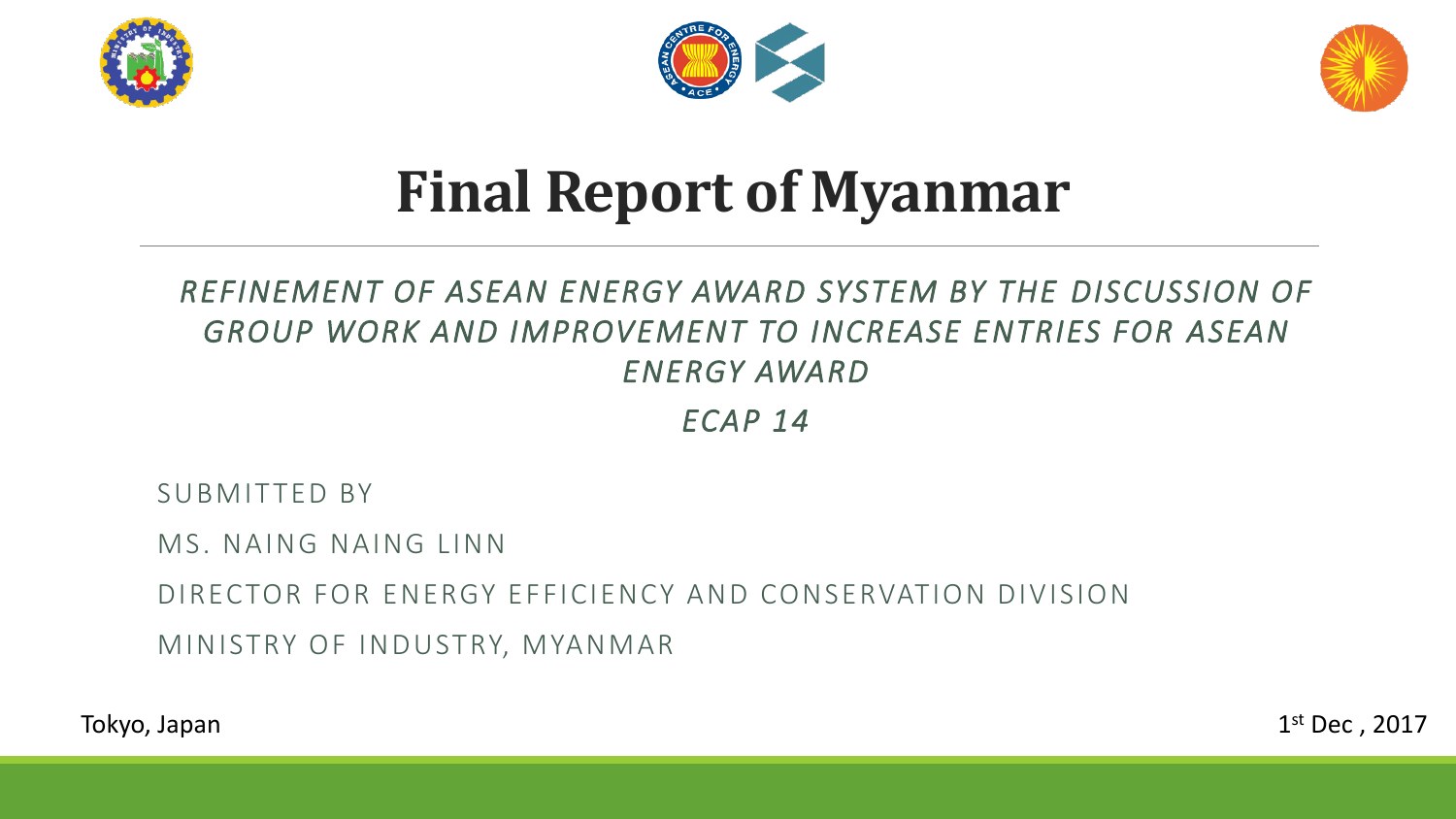

## Comments on proposal of Malaysia to improve ASEAN Energy Award System

### **Proposal 1**

Good to consider to mention detailed criteria in marking scheme which are the same as the guideline manual of ASEAN Energy Awards 2017 (Page 8 to 16) but the detail score weight should not be fixed so that BOJs can be decided according to their own expert experiences.

### **Proposal 2**

This point is not really necessary because the guideline manual already mentioned that maximum score to be set. It also has pros and corns on judging process and numbers of winners.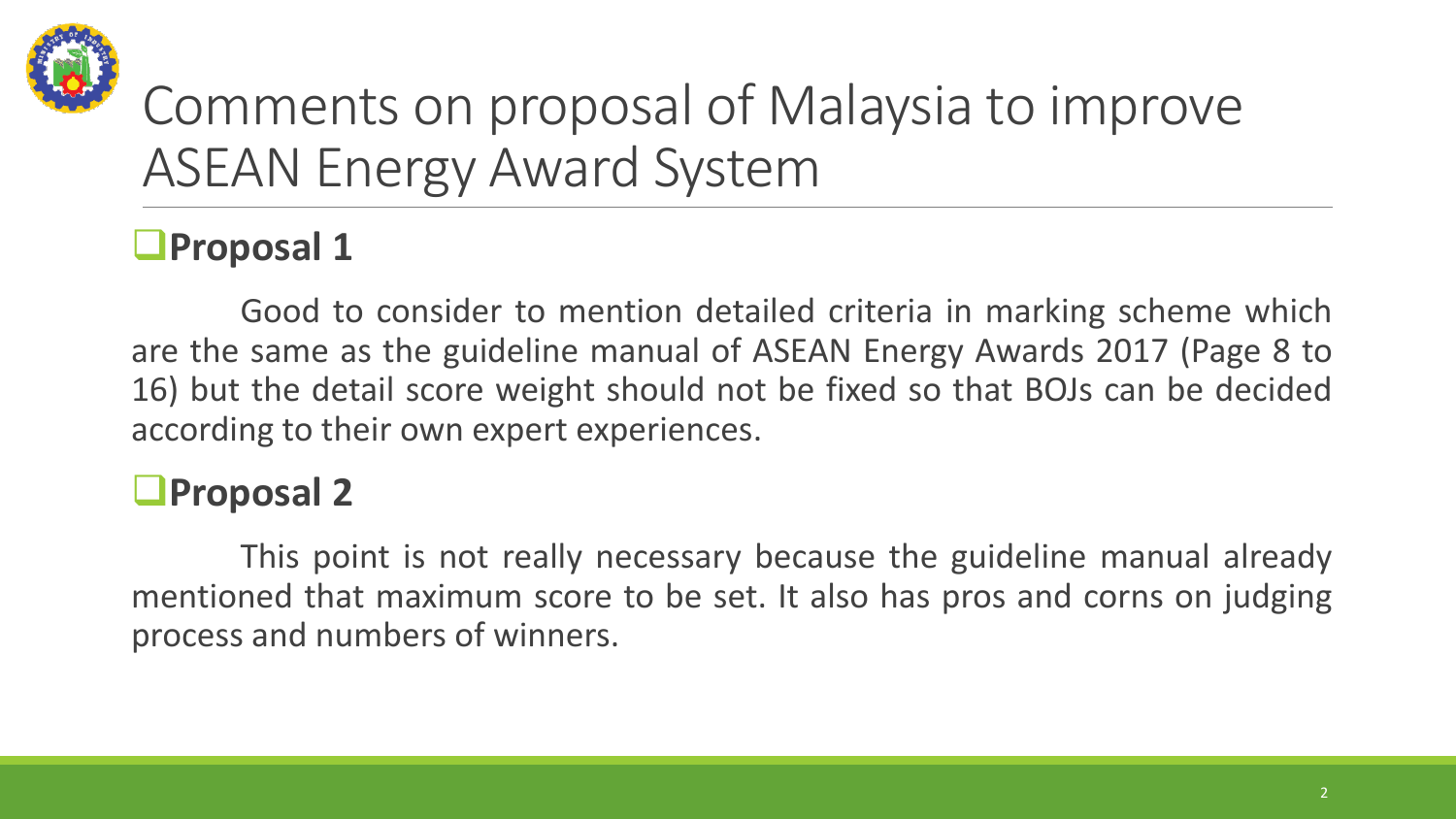

### Concept to ZEB into ASEAN Energy Award System

- It is a good category to consider and put under SPECIAL Submission Category.
- There needs clarification for score sheet about summary of Zero Energy Building definition. Example;

At least 50% Energy saving for such building according to their own country's building standard reference " Building Envelop standard and equipment standard of CEC for Air conditioning, Ventilation,....." and so on.

#### Eg. Sample Diagram of ZEB

2. (2) Definition and evaluation methods of ZEBs (Image of ZEB definition)

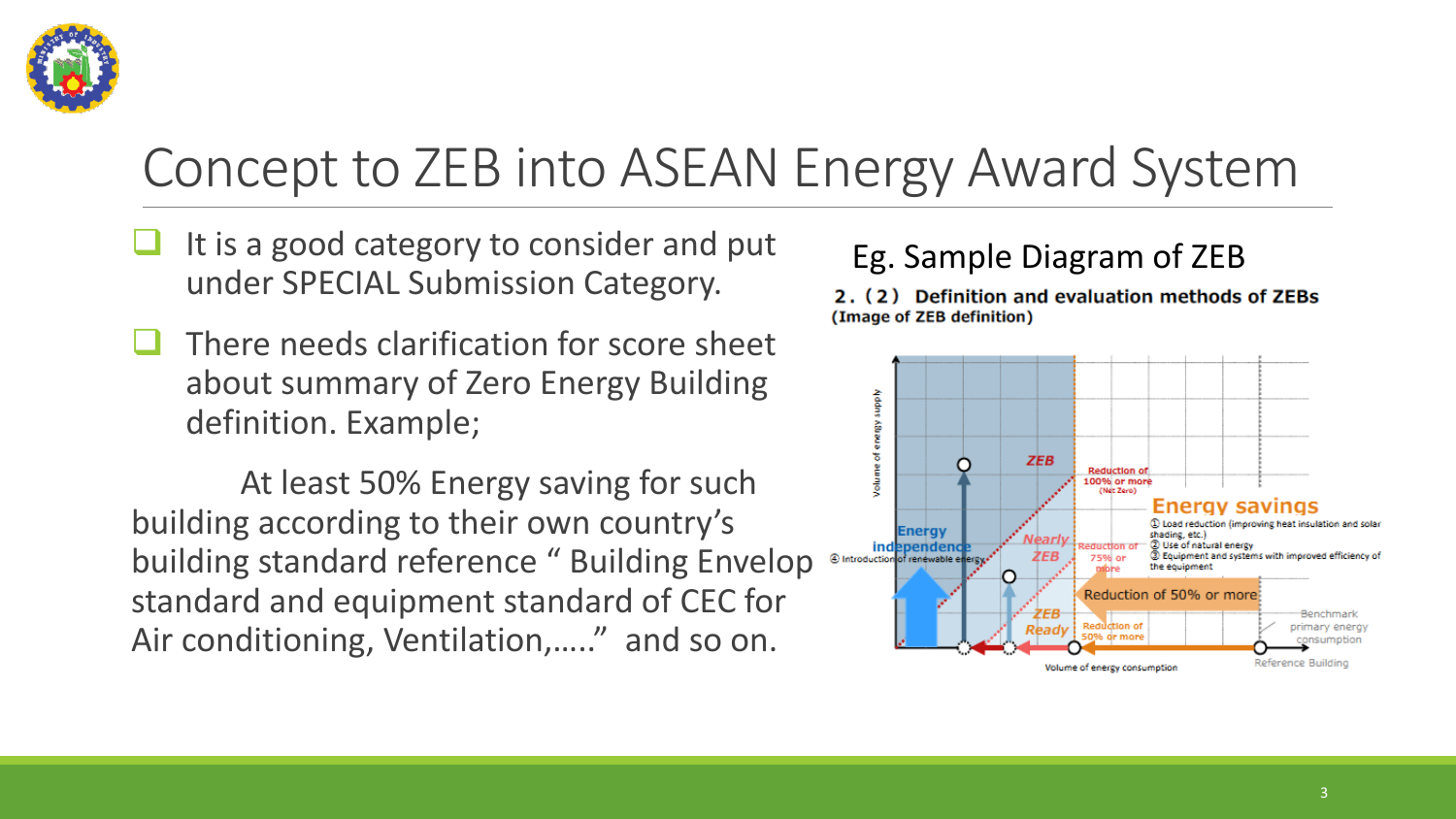

## How to promote BEC/ GBC in Myanmar

- 1. Survey and establish standard for new and existing buildings to be BEC or GBC according to country situation;
	- $\Box$  Seasons and Weather of the country
	- **□** Safety
	- $\Box$  Affordability
	- $\Box$  Available Construction materials
	- $\Box$  Rules and Regulations
	- $\Box$  People Comfortability and Living standard
- 2. Cooperation and coordination is really important between ministries and building association especially for construction and energy efficiency
- 3. Seek for international expertise who already has the best practices
- 4. Raise public awareness and consultation
- 5. More encouragement and incentives programme such as publication in mass media for the effort or work permit for construction companies, etc.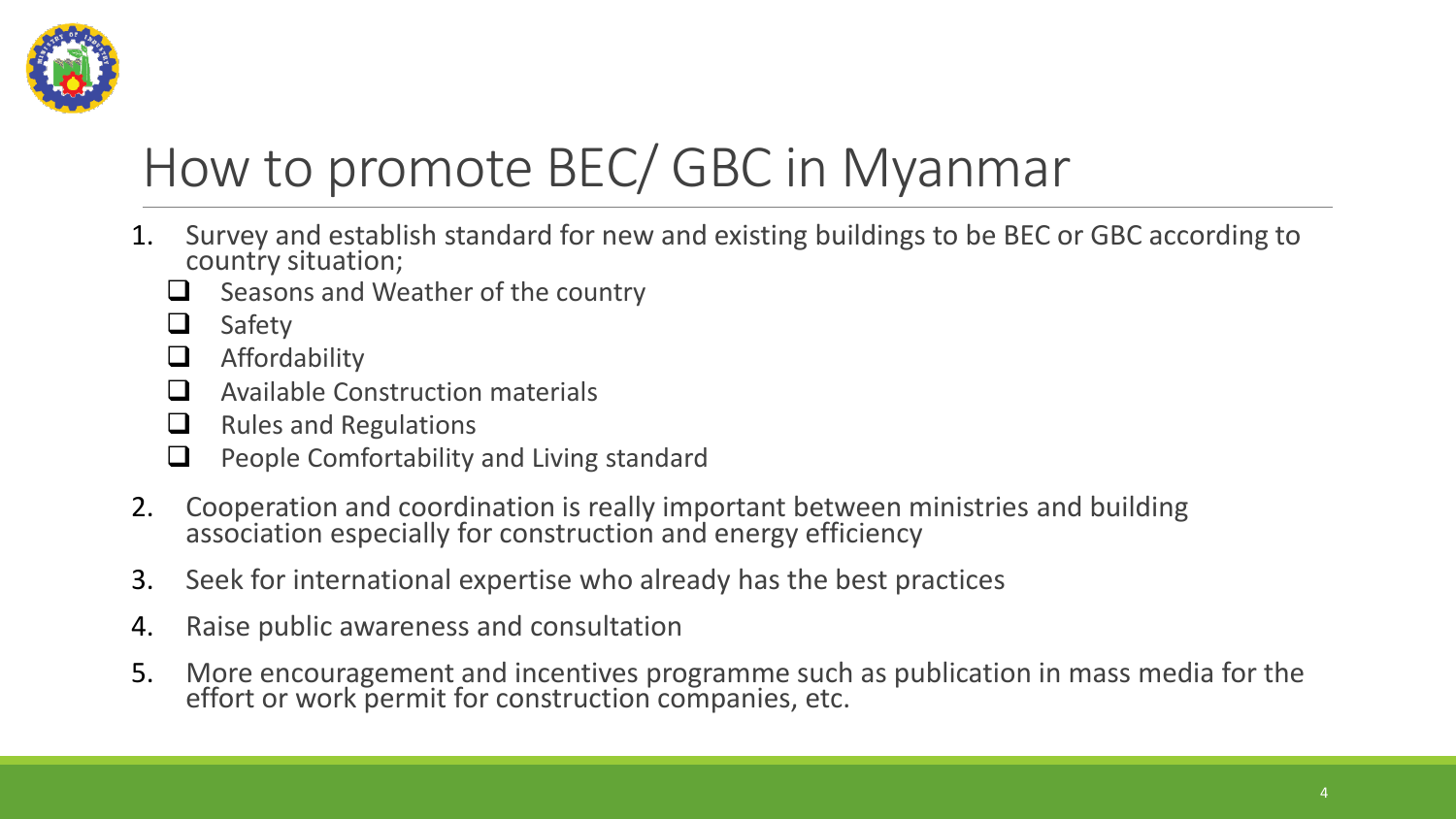

### Why less entries to AEA

- To compete in AEA, the companies/ business owners need the following factors to be prepared and completed;
	- **E** Strong Willingness
	- **Norking team/ Management team and Expertise**
	- **Investment and Time**
	- Implementation (manage the energy yearly or building design before construction or retrofit)
	- **E** Documentation
- Expectations from their side is the benefits in terms of finance, business penetration and company reputation as the last. But even when they became winners for AEA, their expectations were not fulfilled and not much satisfied. That's from one case study survey by me.
- According to current country situation, most of the companies are facing many challenges to survive their own business because most of them are SMEs. So, lack of knowledge for energy efficiency benefits or couldn't care to pay for energy cost to compare with other cost or for many reasons, the programme couldn't attract for most of them.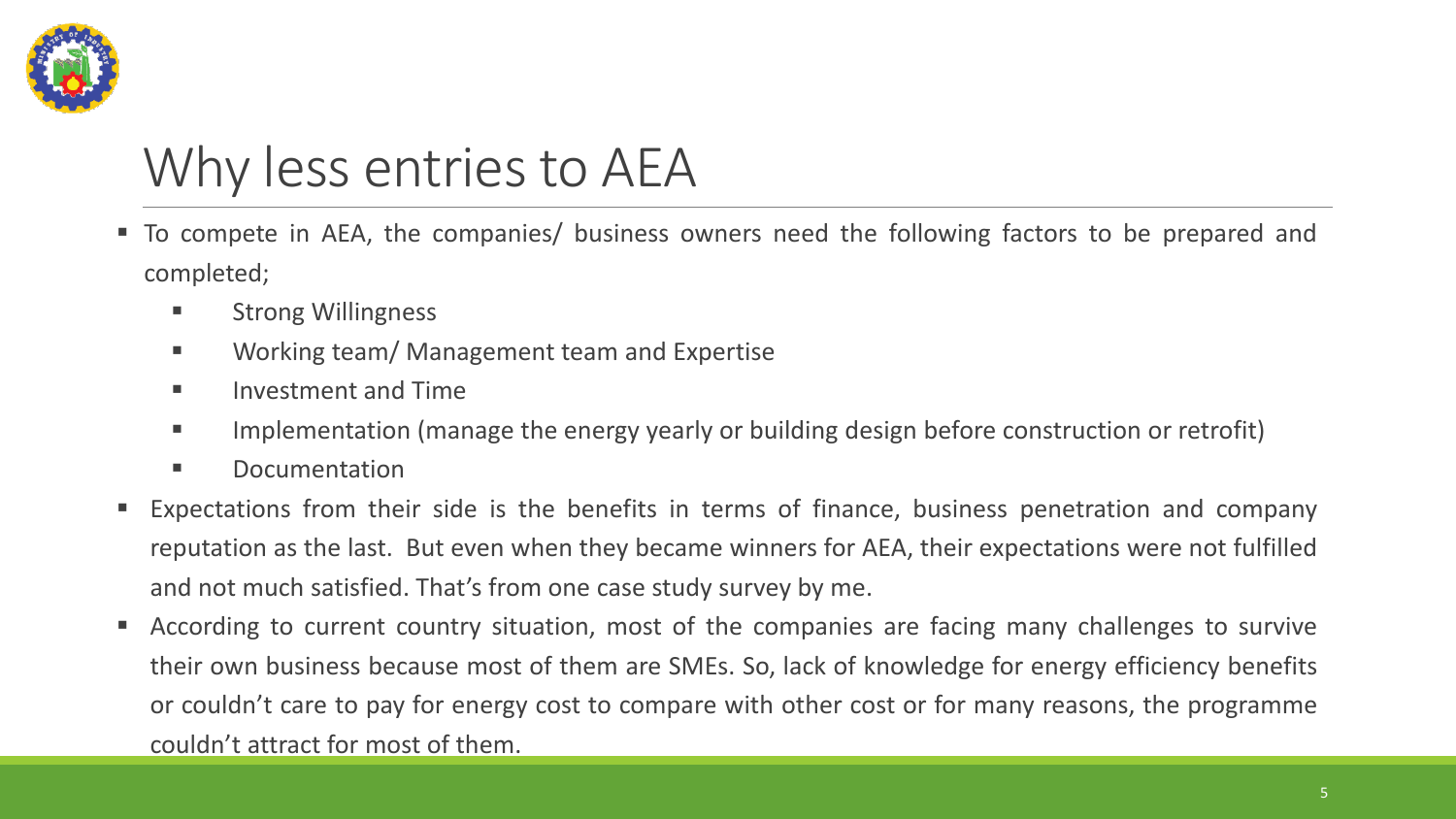

### How to promote this situation

- $\triangleright$  National Awarding system has to be established along with the encouragement and incentives programme for them such as;
- $\triangleright$  Establish the fund for recognition the entries and the winners
- $\triangleright$  Publication for company's reputation such as top ten announcement in newspaper or Ministry website
- $\triangleright$  Educate the businesses for energy saving benefits in terms of financial profit focus
- More Pilot Programmes or projects to be implemented and more coordination
- Electricity Tariff system to be improved for commercial and establish feed-in tariff system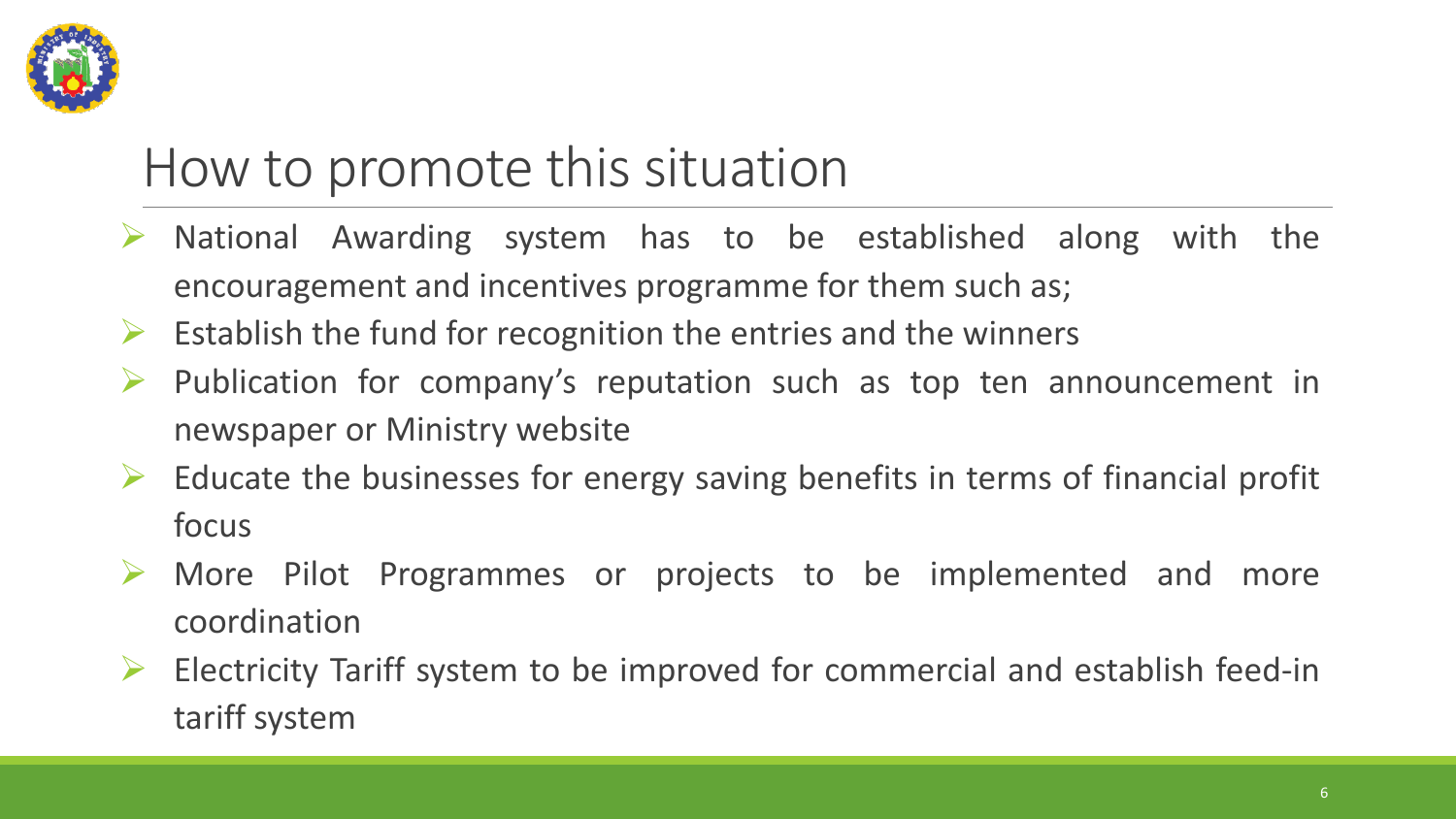

### 3 years Action Plan for (2018-2020)

| Sir No. | <b>Plan Description</b>                                                                       | 2018 | 2019 | 2020 |
|---------|-----------------------------------------------------------------------------------------------|------|------|------|
|         | <b>Building Design Survey</b>                                                                 |      |      |      |
|         | <b>Improvement on National Building</b><br>Code                                               |      |      |      |
| 3       | <b>Setting Standard for Building</b><br><b>Energy Efficiency Guideline</b>                    |      |      |      |
|         | <b>Public Awareness for Energy</b><br><b>Efficiency Benefits in terms of Pilot</b><br>Project |      |      |      |
| 5       | <b>National Energy Award System</b>                                                           |      |      |      |
| 6       | <b>Incentive Programmes</b>                                                                   |      |      |      |